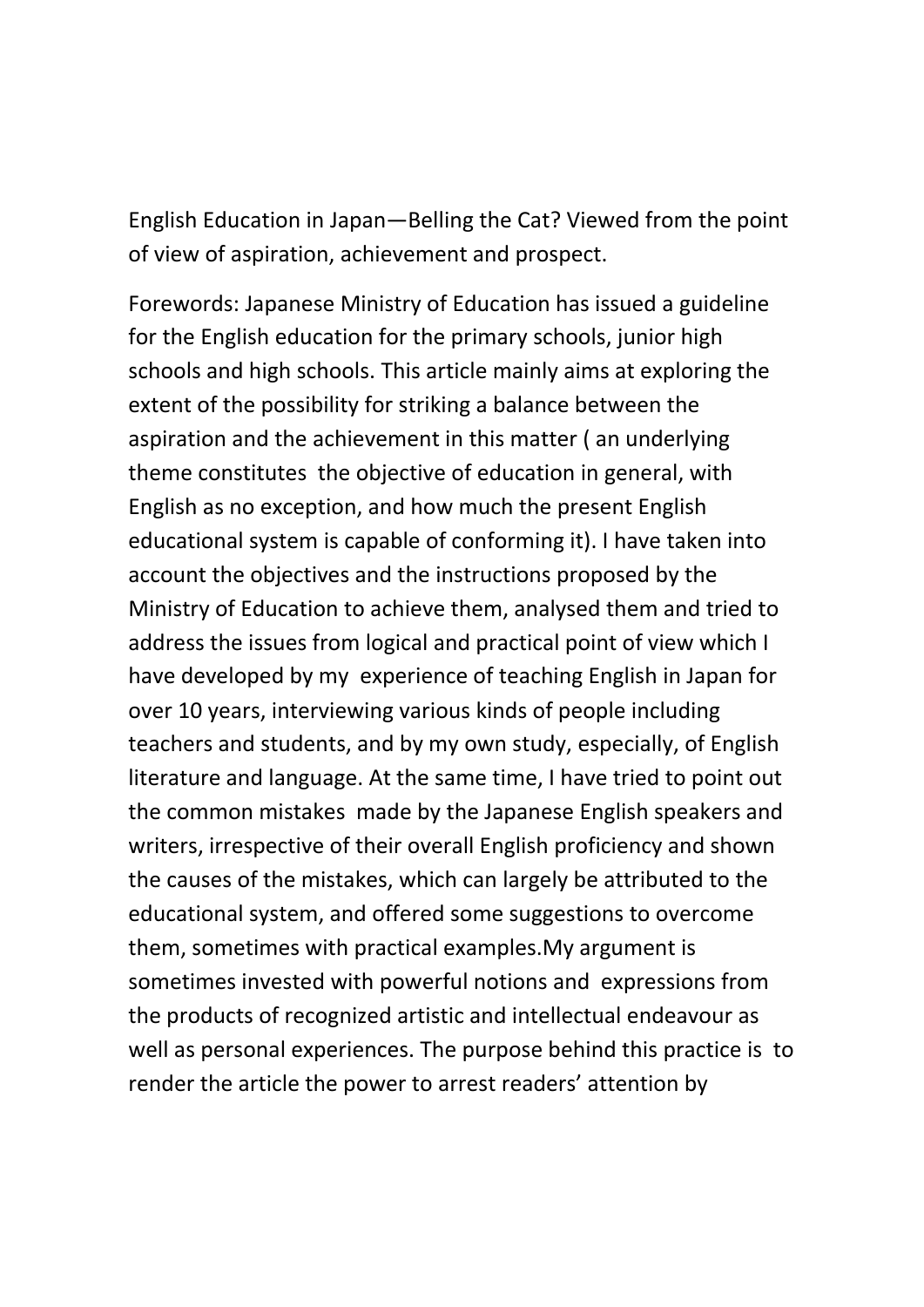touching their emotional as well as intellectual faculties. In other words, in an attempt to make the points leave a permanent imprint on the readers, I have sometimes illustrated them a little with the words of literary artists or thinkers.

In fact, theoretically speaking, from the point of view of causes, it is not that difficult to overcome the problem of poor English ability of most Japanese —with the educational institutions making some simple changes in policy, salvation is perfectly possible. But practically speaking, regrettably, it is immensely difficult to achieve it from the point of view of implementation. Why? Let me borrow Wordsworth's words:'a simple truth in this tutored days no more be seen with undiscordrd sight'. The truth of this observation applies many times more to our time than his, and regrettably to educational matter, too: thousands dispute an obvious truth, thousands offer new theories for the sake of making something new, thousands make a mountain out of a molehill when slight problem comes in view, which paradoxically, aggravates greater problems.

Regarding the content of this article, roughly speaking, the first 11 pages, with a brief description of the conventional teaching and evaluation system, is an attempt to demonstrate the big gap that appears to exist between the aspiration and the achievement of the Ministry of education. Next part (page 12 to 26) focuses on the typical mistakes most Japanese, sometimes regardless of their overall English proficiency, make. The rest of the article (page27 to 58)constitutes my proposals to overcome the problems of English